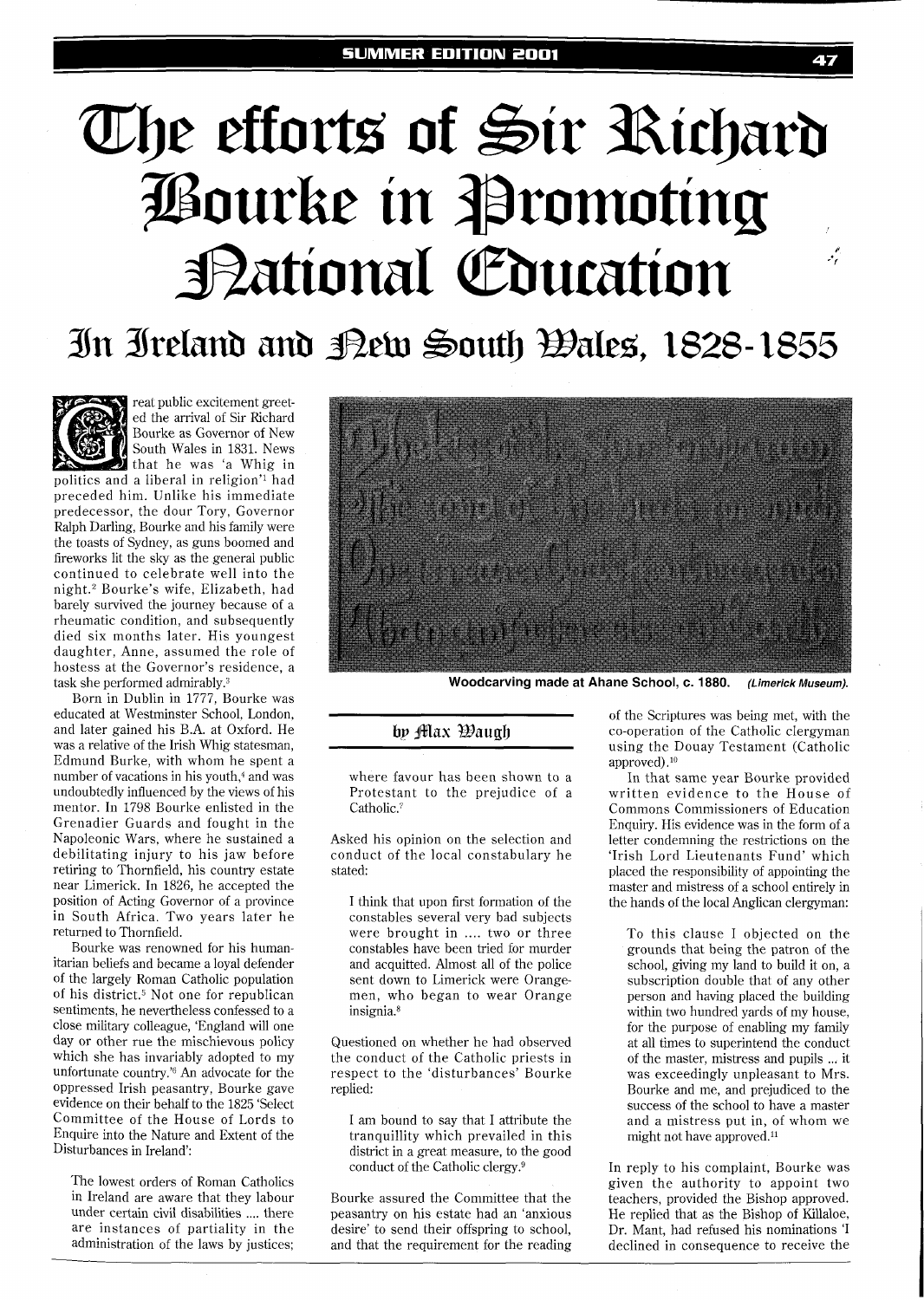### THE OLD LIMERICK JOURNAL



grant.'12 As the children from the Thornfield school came almost exclusively from Catholic families, Bourke invariably appointed only teachers of that faith.13

Bourke turned instead to the newly established (1811) Kildare Place Society and was granted the desired assistance. Unlike the other predominantly Protestant education societies whose main desire was to proselytise Catholic youth, the Kildare Place Society purported to offer a much more secular education (initially at least) allowing the Scriptures to be read only 'without note or comment'. The Society's central committee of prominent Dublin businessman had two Catholics amongst the mainly Anglican representatives, making it more palatable to the Catholic hierarchy. Whilst the Society favoured a 'mixed' clientele, it was inevitable that most of the schools were dominated by either Catholics or Protestants. Districts with a majority of Catholics were allowed to appoint teachers of that faith, with the result that the Society soon became one of the largest of the education societies, and supported by the main religious denominations. The Government provided a teacher and contributed towards the cost of new buildings, furniture and general maintenance.14

The Kildare Place school on Bourke's property was known as the Ahane School. Situated in the Parish of Killeenagarriff, it was built in 1823 with a subsidy of E50 from the Society, a further E50 being granted for an extension a year later. Bourke, the manager and patron of the school, appointed James Neale and his wife as master and mistress, on salaries of £7-10-0 and £5-0-0 p.a. respectively, paid by the Society. In addition, Bourke paid the master E8 and the mistress E6 from his own pocket. The school opened with 47 male and 32 female pupils, almost exclusively from Catholic families, most of whom were tenants and labourers on the Thornfield estate.15

Whilst resident at Thornfield, Bourke had been influential in the drafting of some of the Irish National Board's regulations, as his best friend and fellow Whig, Thomas Spring Rice, the Member for Limerick, had sought his views. Mer pondering over the Report of the...<br>After pondering over the Report of the... Enquiry (1825), he agreed with the recommendation to establish a 'properly constituted Board (representing the three major denominations) appointed by the Government.'<sup>16</sup> On the question of local boards, he advocated a local representative committee rather than a patron, 'or the management will fall into the hands of the Minister of the Parish and members of the 'Established Church' and the Catholic children will ultimately be withdrawn.'17 He disagreed with Spring Rice's proposal on teacher salaries that advocated an annual government gratuity of five pounds, with the remaining ten pounds to be raised from local sources, which he believed would cripple or destroy many of the existing schools.18 In emphasising his concerns on these matters, Bourke concluded 'I have had as you know some practical knowledge of Irish Schools and am tolerably well acquainted with the circumstances in the South of Ireland.'<sup>19</sup>

In 1826 Bourke was appointed Acting Governor of the Cape of Good Hope. The Governor, Lord Somerset, had offended many of the British and Dutch settlers and during his forced absence in England, Bourke was successful in restoring the peace. In his three years at the Cape, Bourke's more liberal beliefs helped usher in some welcome changes. Although a target himself, he reinstated freedom of the press and encouraged overseas trade opportunities (notably with N.S.W.), improved the conditions of slaves and eased restrictive 'pass laws' on the native Kaffirs and Hottentots.<sup>20</sup> Largely because of his successful administration in South Africa, Bourke was appointed Governor of New South Wales (1831-1838). Before leaving Ireland, Bourke gave instructions for the Ahane School to be transferred to the newly established Irish National School Board, as he was convinced that the new system would educate the Irish poor on a much grander scale, and reduce sectarian rivalry through its 'mixed schooling' philosophy.

It came as no surprise for Bourke to find that the enmity between Catholics and Protestants in England and Ireland was mirrored in the new colony. A growing uneasiness had soon developed in his relationship with the conservative Archdeacon (later Bishop) of Sydney, William Grant Broughton, who viewed the concessions made to the Catholic population by the Whig Government of Earl Grey, and instituted promptly through Bourke as Governor, with much disdain. Whilst both Broughton and Bourke were devout Anglicans, they had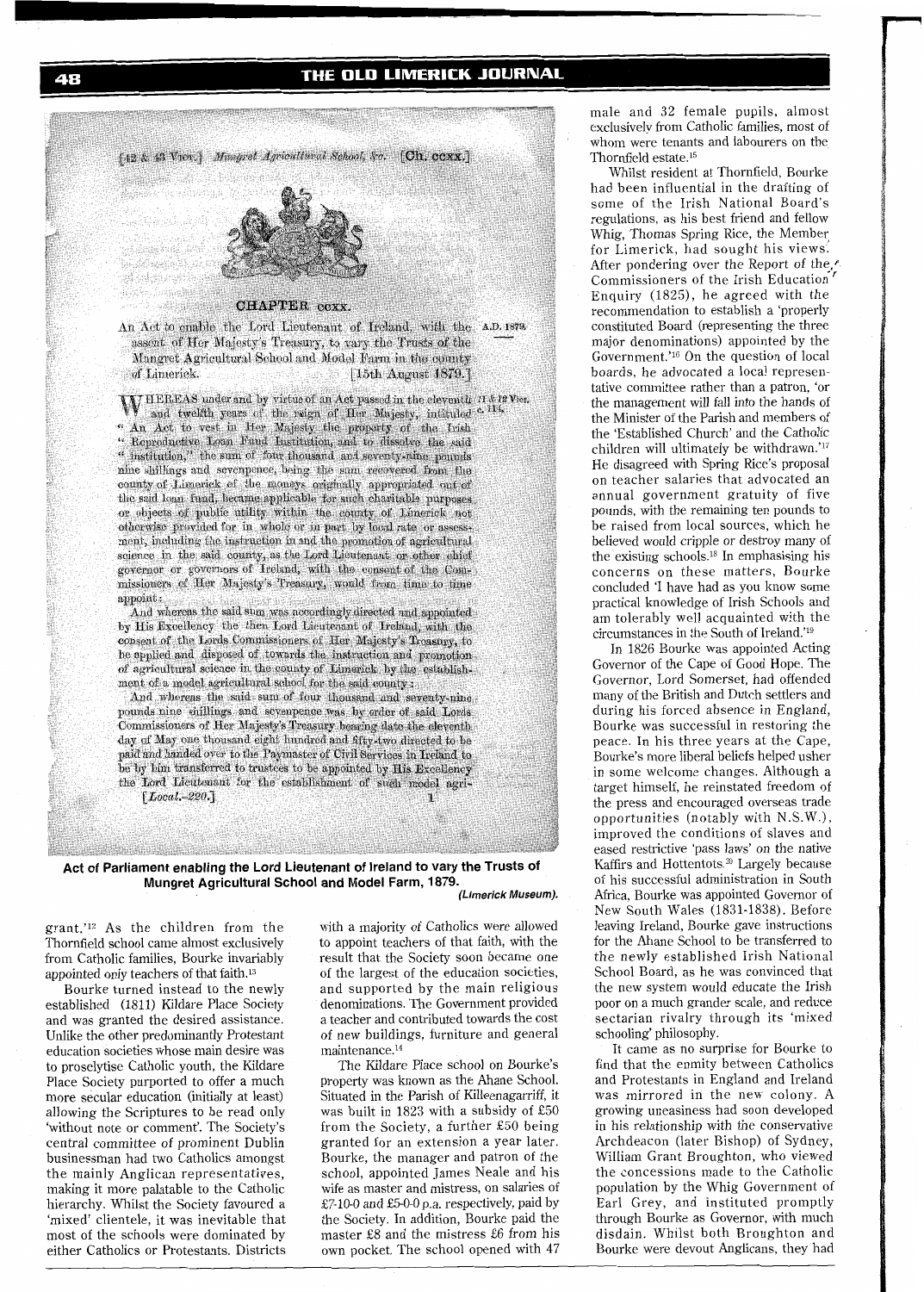**SUMMER EDITION 2001** 



Ahane School in February, 1992.

little else in common. Broughton, a Tory 'High Churchman' with strong links to the wealthy Protestant landholders, believed that the Church of England should have exclusive rights to government funding. Bourke had more in common with the emancipists, (many of whom were poor Catholics), and strongly opposed the now outdated 'Established Church' relationship, believing that 'state aid' should be granted to all churches in proportion to the number of their adherents.<sup>21</sup> Bourke's warm affinity with Father Therry and his Catholic community simply inflamed the situation, for he had much empathy with the oppressed under his command, being of 'mixed' lineage himself,<sup>22</sup> and consequently understood many of their grievances towards both the Government and the Established Church.

Recognising the potential for even greater hostility between Catholics and Protestants throughout the Colony, Bourke wrote to Lord Stanley, the Secretary of State for the Colonies, in September 1833, concerned about the Government's favoured status of the Established Church and its 'Church and School Corporation', a source of general complaint by the leaders of other denominatiom23 At that time the Government grant to the Church of England was £11,500, Catholics £1,500, and to the Presbyterians £600,<sup>24</sup> which, as Bourke pointed out, was inequitable and unjust. He also made an earnest appeal for a means of state funded 'National Schools', along similar lines to the Irish National System established by Stanley in 183L25

Broughton was furious with the substance of the despatch and promptly boarded the next available ship to England to plead in person against Bourke's proposal. In the meantime, he had written

to the Bishop of London to intercede on his behalf.26 As Bourke later confided to Spring Rice following Broughton's hasty departure:

There goes home in the same ship with this epistle, the Archdeacon of N.S. Wales, a very agreeable and as I believe a very amiable person, but a Tory in Politics and a determined high churchman ... he opposes the introduction of liberal measures ... and would keep the Presbyterians and Catholics in fetters and chains of iron.<sup>27</sup>

As a means of countering Broughton's influence in London, the Governor arranged for his son, Richard (who acted as his Private Secretary), to return to England also, where he was warmly accepted into Spring Rice's household and given access to confidential correspondence and accounts of conversations pertaining to the Archdeacon's visit.28 But before a decision could be made on Bourke's proposal, Robert Peel's Tory Party had been swept into office (albeit for only six months) in 1834-35. Stanley, the new Colonial Secretary, wavered on the matter as he saw grave difficulties in transplanting the Irish system to Australia. Stanley at least had the support of Ireland's Archbishop Whately, whereas his counterpart in New South Wales was vehemently opposed. Finally, in April 1835, with the Whigs returned to power, the Colonial Office decided in favour of Bourke's proposal after fifteen months of indecision.

But in the meantime, Bourke's proposal had been strenuously opposed by the newly formed 'Protestant Association', headed by Broughton and some of his influential Anglican clergy, and Rev.

J.D. Lang, chief spokesman for the Presbyterians. The National system was roundly condemned from the pulpits as 'anti-scriptural', with Broughton declaring it a means of preparing the way 'for the ultimate establishment of Popery'.29 Over the next few months the leading Sydney newspapers joined in the fray. *The Sydney Herald,* mouthpiece of the landholders and Protestant to the core, conceded its value in Ireland where Catholics outnumbered Protestants five to one, but in England, Scotland and New South Wales, where the reverse was the case, National Education was deemed to be unnecessary. $30$  Voicing concerns of the Presbyterians, *The Colonist* openly criticised the Governor and 'his Irish System' for insinuating that the Bible 'was not a fit book for youth to read unrestricted'.<sup>31</sup>

49

Realising that without the support of the powerful Church of England, National Education was doomed, Bourke reluctantly decided to abandon the cause. Instead he revised the regulations for State Aid to church schools through his 'Church Act' of 1836. This had the effect of breaking the monopoly of the Church of England and providing a more equitable distribution by subsiding Catholic and Presbyterian schools as well, on a per capita 'pound for pound' basis.<sup>32</sup> Other 'dissenting' denominations like the Methodists and Independents were added to the list several years later. The legislation was drawn up by the Attorney General, John Hubert Plunkett, who together with another prominent Catholic layman, Judge Roger Therry, had become Bourke's close confidants and supporters. Both were to become key players in the eventual introduction of National Schools in 1848, long after Eourke had departed.33 His daughter, Anne, had married Edward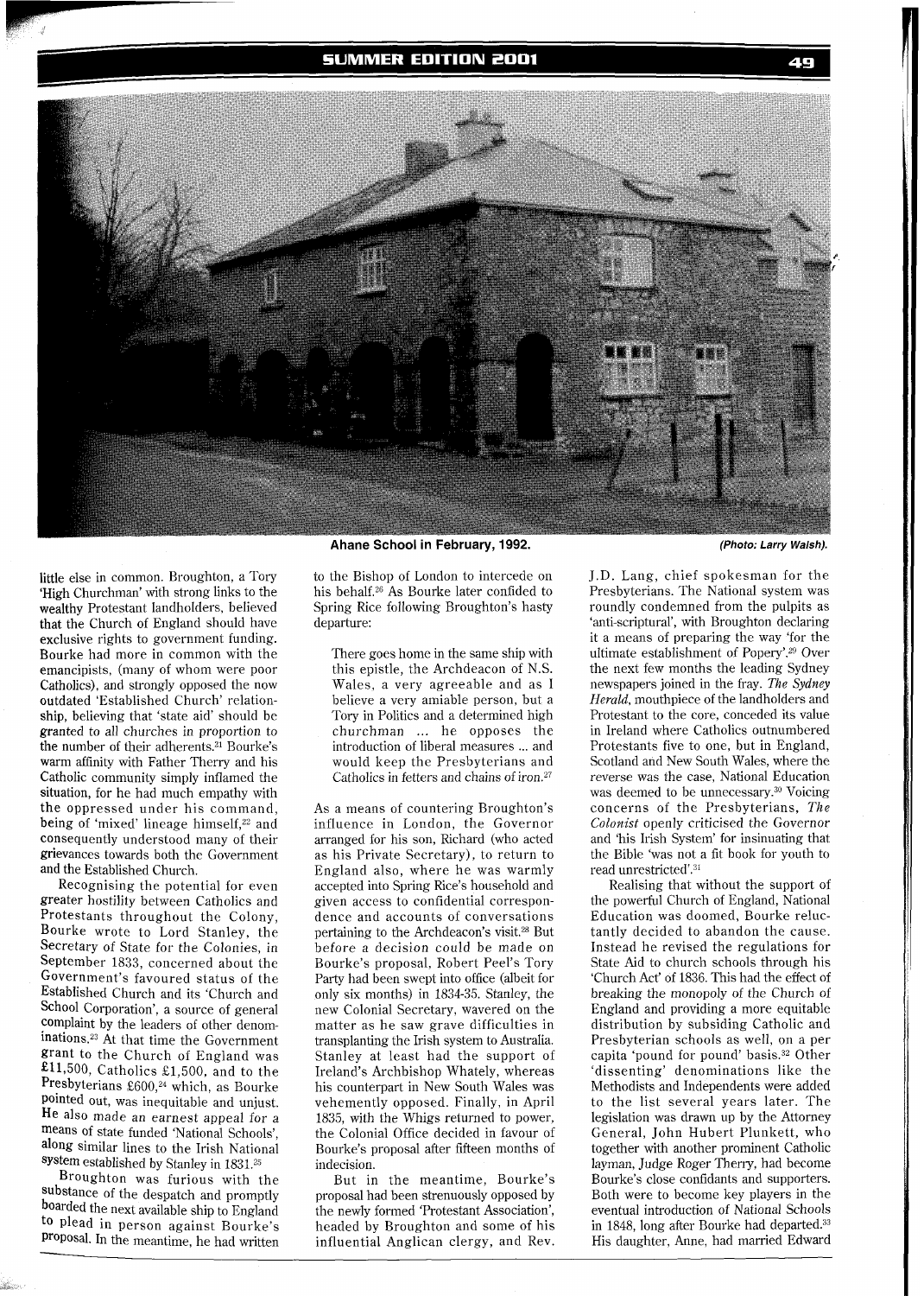#### THE OLD LIMERICK JOURNAL

Deas Thomson, the Clerk of the Legislative Council in Sydney, during his governorship, and as Deas Thomson had been promoted to Colonial Secretary just before Bourke's exit, she stayed on in New South Wales. Deas Thomson, of Scottish 'Tory stock', was to be greatly revered by a succession of colonial governors, and served as a member of the Select Committee on Education in 1844 which strongly endorsed the call for the introduction of National Education. With his good friends Plunkett and Therry,<sup>34</sup> he assisted Governor Fitzroy in the introduction of National Schools some four years later.<sup>35</sup>

Bourke's seven year administration of N.S.W. was regarded by the masses as 'able, honest and benevolent'.<sup>36</sup> But he was treated with disdain by the exclusive element in the Legislative Council, largely because of his opposition to the wealthy squatters and their friends in the press (notably the Sydney Herald). His friend, Francis Forbes, Chief Justice of New South Wales, aptly described his predicament: 'You are, in short, a Whig governor in the midst of High Tory councillors'.37 He supported emancipists in their right to vote, opposed further transportation and curbed the powers of magistrates in disciplining aborigines and convicts. The system of trial by jury was reconstituted and a tribunal created to determine a more equitable distribution of land. Realising only too well the restricting powers of an appointed Legislative Council, Bourke lobbied for a two-third elective representation on the Council, a concept that was finally approved in 1842, several years after his departure.38 Bourke visited the isolated Port Phillip District in 1837 and arranged for land to be measured before sale and for street plans to be drawn for the small but thriving town of Melbourne.<sup>39</sup> The city's main esplanade, Bourke Street, still bears his name. Under his jurisdiction the economy of the Colony was placed in a much firmer footing and immigration was encouraged.<sup>40</sup> But he deeply regretted being unable to introduce National schooling to the colony, which he saw as a viable solution (albeit long-term) to the sectarian intolerance of Ireland and New South Wales.41

When Bourke announced his intention to resign in 1837, the news was greeted with general dismay, particularly amongst the lower classes. Shortly after Bourke's departure, his esteemed friend, Roger Therry, organised a public subscription and erected a monument in his honour which now stands by the entrance to the Mitchell Library in Sydney. Underneath the bronze statue is inscribed a long list of his achievements, none perhaps more worthy of mention than his tireless efforts in promoting public education in New South Wales:

He established religious equality on a just and firm basis and sought to provide for all, without distinction of sect, a sound and adequate system of National Education.42

Parte 1 Willes My donat precise<br>In donate freeze and sense, you they excluded the has concert the addition to assessme the exertions of the house han correct the addetion americant, that I have the had cerecal into the Representant Loan trust and to green fil une that the later case that the sent is of antaged it is president that that it is quested your land lice & health of our new country the Asons fully silver li hencelo I thould say one find duty should be a head reconst. confull work up so a to show the assumer to mentan , the borrows L'herr surden time, then hien enderson extens there were tog former to have chille, besiers on the fourthbeter, under a former chility recount them succeeded . Lear how by magnetic case<br>the perter & them succeeding the merry case<br>come has product indulgence in other the merry cause to get in the a choice former descended longel dent men your montagle.

**Letter from Thomas Spring Rice, Lord Monteagle, to Sir Richard Bourke, 4 September 1848, re. the Limerick Reproductive Loan Fund. (Courtesy Seamus Flynn).** 

On his return to Ireland in 1838, Bourke paid by parents or guardians considered lived his remaining seventeen years in by the manager to be 'in circumstances lived his remaining seventeen years in by the manager to be 'in circumstances retirement at Thornfield. He began editing enabling them to make such payments' for retirement at Thornfield. He began editing enabling them to make such payments' for<br>the correspondence of Edmund Burke for their children.<sup>44</sup> Provision was made by the correspondence of Edmund Burke for their children.<sup>44</sup> Provision was made by publication, and in 1839 was appointed the National Board in Dublin for pupils to publication, and in 1839 was appointed the National Board in Dublin for pupils to High Sheriff of Co. Limerick. Offers of the the enroled gratuitously where written High Sheriff of Co. Limerick. Offers of the be enroled gratuitously where written governorship of Jamaica, the commander-<br>evidence of such need was supplied governorship of Jamaica, the commander-<br>in-chief of the army in India, and a Absences in excess of twenty days per in-chief of the army in India, and a Absences in excess of twenty days per parliamentary endorsement for Limerick quarter without sufficient reason would parliamentary endorsement for Limerick quarter without sufficient reason would were all refused over the next few years, result in a child being removed from the were all refused over the next few years, result in a child being removed from the but a promotion to the rank of General school register. Weekdays after school

Throughout his retirement, Bourke for religious instruction if required.<sup>45</sup><br>continued as manager of the Ahane For most of his life Bourke main continued as manager of the Ahane For most of his life Bourke maintained<br>National School. Local regulations of the a keen interest in agriculture, and in

but a promotion to the rank of General school register. Weekdays after school was accepted in 1851.<sup>43</sup> and the whole of Saturdays were set apart s accepted in 1851.<sup>43</sup> and the whole of Saturdays were set apart<br>Throughout his retirement, Bourke for religious instruction if required.<sup>45</sup> تنموه

National School. Local regulations of the a keen interest in agriculture, and in school published in October, 1850, show retirement was Chairman of the Limerick retirement was Chairman of the Limerick that fees of two shillings per quarter were Agricultural Society.46 Besides a contin-